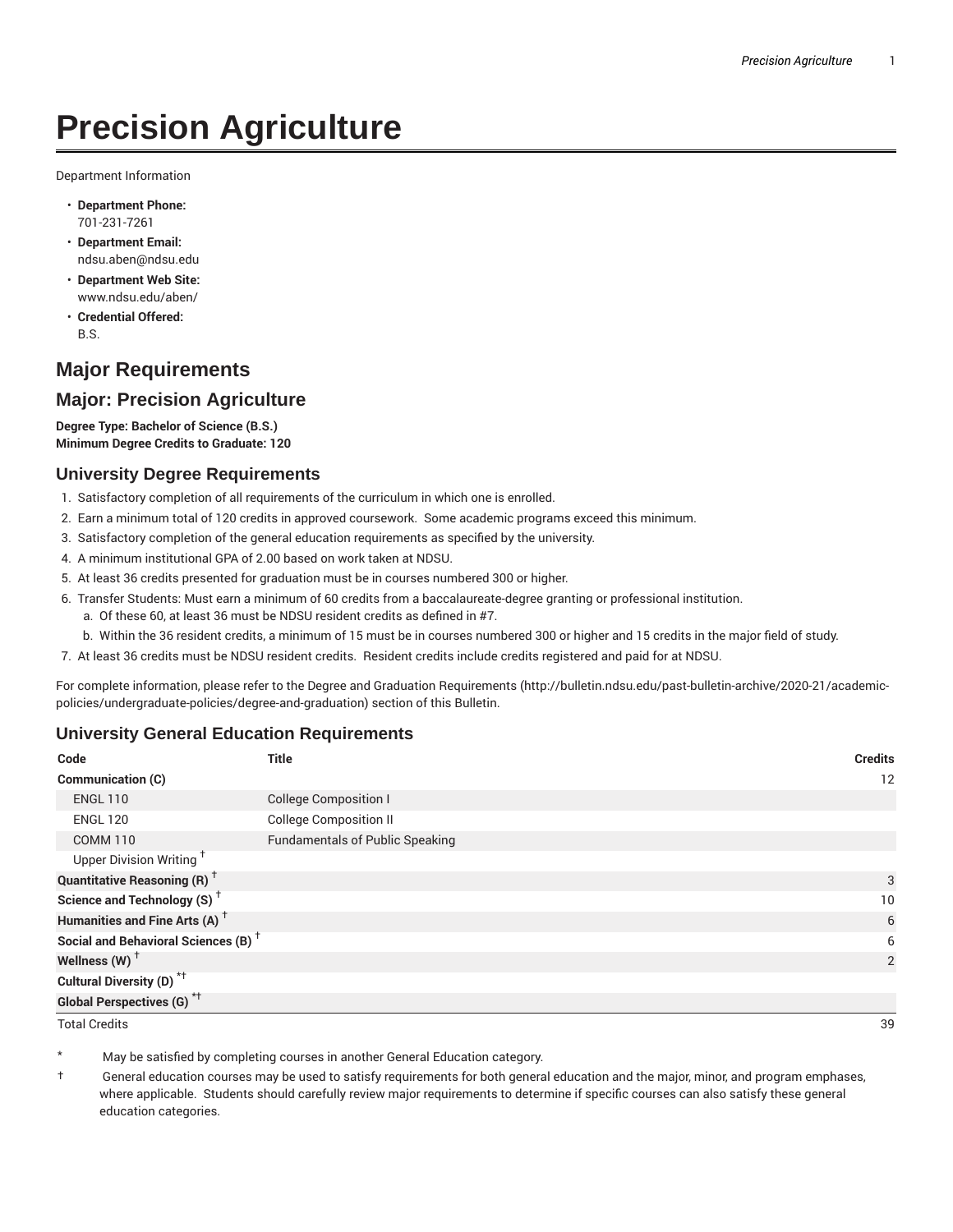• A list of university approved general education courses and administrative policies are available here (http://bulletin.ndsu.edu/past-bulletinarchive/2020-21/academic-policies/undergraduate-policies/general-education/#genedcoursestext).

### **Major Requirements**

| Code             | Title                                                                                                                                            | <b>Credits</b>            |
|------------------|--------------------------------------------------------------------------------------------------------------------------------------------------|---------------------------|
| <b>AGEC 242</b>  | Introduction to Agricultural Management                                                                                                          | 3                         |
| <b>ASM 225</b>   | Computer Applications in Agricultural Systems Management                                                                                         | $\ensuremath{\mathsf{3}}$ |
| <b>ASM 354</b>   | <b>Electricity and Electronic Applications</b>                                                                                                   | 3                         |
| <b>ASM 378</b>   | Machinery Principles and Management                                                                                                              | 3                         |
| <b>ASM 454</b>   | Principles and Application of Precision Agriculture                                                                                              | 3                         |
| <b>CHEM 121</b>  | <b>General Chemistry I</b>                                                                                                                       | 3                         |
| CHEM 121L        | <b>General Chemistry I Laboratory</b>                                                                                                            | 1.                        |
| <b>GEOG 455</b>  | Introduction to Geographic Information Systems                                                                                                   | 4                         |
| <b>GEOG 470</b>  | <b>Remote Sensing</b>                                                                                                                            | 3                         |
| <b>MATH 103</b>  | College Algebra                                                                                                                                  | 3                         |
| <b>MATH 105</b>  | Trigonometry                                                                                                                                     | 3                         |
| <b>PAG 115</b>   | Introduction to Precision Agriculture                                                                                                            | $\sqrt{2}$                |
| <b>PAG 215</b>   | Mapping of Precision Ag Data                                                                                                                     | 3                         |
| <b>PAG 315</b>   | Electronic Systems in Precision Ag                                                                                                               | 3                         |
| <b>PAG 455</b>   | Applications of Big Data in Precision Agriculture                                                                                                | 3                         |
| <b>PAG 475</b>   | <b>Precision Ag Systems Capstone</b>                                                                                                             | $\overline{\mathbf{c}}$   |
| <b>PAG 496</b>   | Field Experience/Practicum (Precision Ag Tech Expo)                                                                                              | 1                         |
| <b>PAG 496</b>   | Field Experience/Practicum (Internship)                                                                                                          | 1                         |
| <b>PLSC 110</b>  | <b>World Food Crops</b>                                                                                                                          | 3                         |
| or ANSC 114      | Introduction to Animal Sciences                                                                                                                  |                           |
| <b>PLSC 225</b>  | Principles of Crop Production                                                                                                                    | 3                         |
| <b>PPTH 324</b>  | Introductory Plant Pathology                                                                                                                     | 3                         |
| <b>SOIL 210</b>  | Introduction to Soil Science                                                                                                                     | 3                         |
| <b>SOIL 322</b>  | Soil Fertility and Fertilizers                                                                                                                   | 3                         |
| <b>STAT 330</b>  | <b>Introductory Statistics</b>                                                                                                                   | 3                         |
|                  | Precision Ag Major requires an additional 18 credits of elective credits. Choose from those listed below, or consult your advisor for additional | 18                        |
| options.         |                                                                                                                                                  |                           |
| <b>AGEC 244</b>  | <b>Agricultural Marketing</b>                                                                                                                    |                           |
| <b>AGEC 246</b>  | Introduction to Agricultural Finance                                                                                                             |                           |
| <b>AGEC 342</b>  | Farm and Agribusiness Management II                                                                                                              |                           |
| <b>AGEC 350</b>  | Agrisales                                                                                                                                        |                           |
| <b>ASM 264</b>   | Natural Resource Management Systems                                                                                                              |                           |
| <b>ASM 373</b>   | Tractors & Power Units                                                                                                                           |                           |
| <b>ASM 374</b>   | Power Units Laboratory                                                                                                                           |                           |
| <b>ASM 429</b>   | <b>Hydraulic Power Principles and Applications</b>                                                                                               |                           |
| <b>BIOL 150</b>  | General Biology I                                                                                                                                |                           |
| <b>BIOL 150L</b> | <b>General Biology I Laboratory</b>                                                                                                              |                           |
| <b>CSCI 479</b>  | Introduction to Data Mining                                                                                                                      |                           |
| <b>GEOG 456</b>  | Advanced Geographic Information Systems                                                                                                          |                           |
| <b>GEOG 480</b>  | Geographic Information Systems Pattern Analysis and Modeling                                                                                     |                           |
| ME 311           | <b>Introduction To Aviation</b>                                                                                                                  |                           |
| ME 312           | Introduction to Flight                                                                                                                           |                           |
| ME 313           | <b>Commercial Instrument Ground School</b>                                                                                                       |                           |
| <b>NRM 420</b>   | Sustainable Scenarios in Natural Resources Management                                                                                            |                           |
| <b>PLSC 215</b>  | Weed Identification                                                                                                                              |                           |
| <b>PLSC 323</b>  | Principles of Weed Science                                                                                                                       |                           |
| <b>PPTH 455</b>  | Plant Disease Management                                                                                                                         |                           |
| <b>SOIL 217</b>  | Introduction to Meteorology & Climatology                                                                                                        |                           |